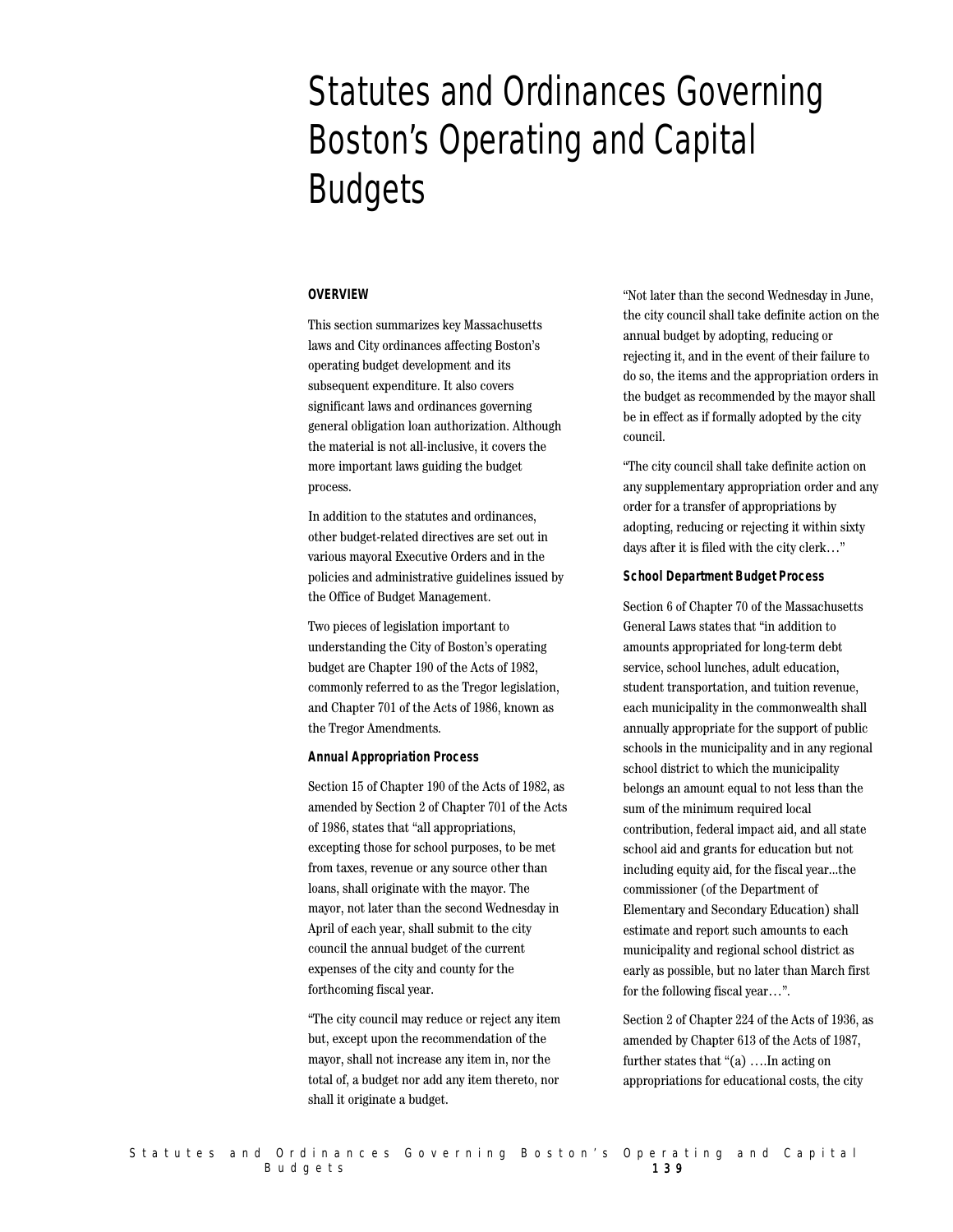council shall vote on the total amount of the appropriations requested by the mayor, but neither the mayor nor the city council shall allocate appropriations among accounts or place any restriction on such appropriations. The appropriation of said city shall establish the total appropriation for the support of the public schools, but may not limit the authority of the school committee to determine expenditures within the total appropriation; provided, however, that if the city auditor determines that school department expenditures in any fiscal year are projected to be in excess of total budgeted expenditures for that fiscal year, as supported by appropriation and other available funding, then the school committee shall not reallocate or transfer funds from any item in the budget for that fiscal year to fund any such projected additional expenditures.

Key Budget Dates/Requirements

| <b>Action Required</b>                                                                                      | City Charter                                                                  |
|-------------------------------------------------------------------------------------------------------------|-------------------------------------------------------------------------------|
|                                                                                                             | (FY18 Budget)                                                                 |
| Departments proposed<br>budgets to Office of Budget<br>Management                                           | No Requirement<br>(1/17/2017)                                                 |
| School Superintendent's<br>proposed budget to School<br>Committee on or before 1st<br>Wednesday in February | Ch. 613 Acts of<br>1987 (2/1/2017)                                            |
| <b>Meetings with Departments</b><br>to discuss funding, policy,<br>and performance                          | No Requirement<br>(January – March)                                           |
| School Committee action<br>taken on budget on or<br>before 4th Wednesday in<br>March                        | Ch. 613 Acts of<br>1987 (3/22/2017)                                           |
| Mayor's budget submitted<br>to City Council on or before<br>2nd Wednesday in April                          | Ch. 190 Acts of<br>1982, as amended<br>by Ch. 701 Acts of<br>1986 (4/12/2017) |
| Public Hearings held prior<br>to budget adoption                                                            | No Requirement<br>(April-June)                                                |
| City Council action on<br>budget on or before 2nd<br>Wednesday in June                                      | Ch. 190 Acts of<br>1982, as amended<br>by Ch. 701 Acts of<br>1986 (6/14/2017) |
| Mayor's approval of FY18<br>budget adopted by City<br>Council on or before July 1,<br>2016                  | No Requirement<br>(6/28/2017)                                                 |

## *Table 1*

"(b) After the fourth Wednesday of March of any fiscal year, the school committee shall not initiate or authorize any new or additional programs or categories of expenditures requiring additional unbudgeted expenditures unless such programs or categories have been incorporated or fully funded in the budget for the subsequent fiscal year. If such programs or categories have not been incorporated and fully funded in the budget for the subsequent fiscal year, they shall not be initiated or authorized until the school committee shall have amended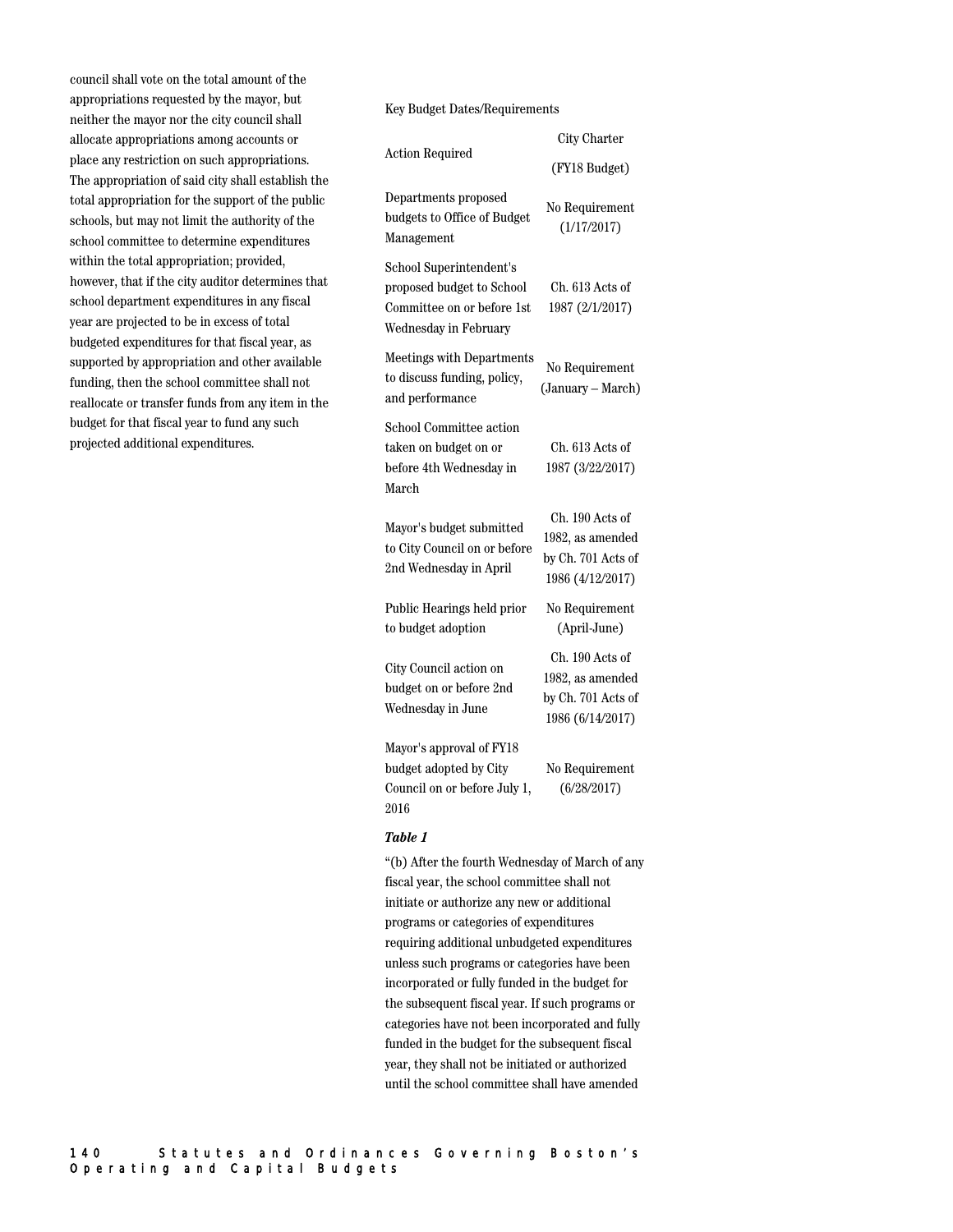its budget submission for the subsequent fiscal year to reduce or eliminate other costs, programs or categories in amounts equal to the projected annualized costs of the new or additional programs or categories of expenditures.

"(c) The superintendent of schools shall prepare and submit to the school committee, the city auditor and the city office of budget management, a monthly budget update report which shall detail and itemize year-to-date and projected school department expenditures and budget transfers…".

#### School Department Financial Affairs

Section 1B of Chapter 231 of the Acts of 1906, as amended by Chapter 613 of the Acts of 1987, notes that "(a) the school committee may delegate, in whole or in part, to the superintendent of schools the authority to approve for the school department the acceptance and expenditure of grants or gifts of funds from the federal government, charitable foundations, private corporations, individuals, or from the commonwealth, its counties, municipalities or an agency thereof, the provisions of Section 53A of Chapter 44 of the General Laws notwithstanding.

"(b) The superintendent of schools shall provide to the school committee, the city auditor and the office of budget management of the City of Boston a report, detailing the source, purpose and balance on hand of all funds received or expended pursuant to subsection (a), quarterly."

Section 2 of Chapter 231 of the Acts of 1906, as amended by Chapter 613 of the Acts of 1987, states that "subject to appropriations therefore, the superintendent of schools shall have the exclusive authority to make on behalf of the school committee contracts, or amendments to contracts, for the purchase or rental of equipment, materials, goods or supplies, leases of property, alterations and repairs of school property, and for professional or other services, with the exception of collective bargaining agreements and contracts for the transportation of students. All school department contracts or amendments to contracts shall otherwise

conform to the requirements of the city charter of the city of Boston.

"(b) With respect to all contracts, agreements or amendments thereto made or entered into by the school department, the superintendent shall be responsible for establishing procedures for auditing and monitoring the compliance of the parties with the terms and obligations of such contracts, agreements or amendments thereto."

#### **RESERVE FUND**

Section 7 of Chapter 701 of the Acts of 1986, requires the creation of an operating budget Reserve Fund to deal with "extraordinary and unforeseen expenditures." This section requires that "prior to the date when the tax rate for a fiscal year is fixed, [the City must] include in the appropriations for such a fiscal year as a segregated reserve fund a sum not less than 2 1/2 percent of the preceding year's appropriations for city and county departments, excepting the school department.

"The mayor, with the approval of the city council, may make direct drafts or transfers against such fund before the close of the fiscal year, provided that no such drafts or transfers be made before June first in any fiscal year.

"Each transfer recommended by the mayor to the city council shall be accompanied by written documentation detailing the amount of such transfers and an explanation of the reason for the transfer..."

Prior to fiscal year 2018 the school department was required to establish a segregated reserve fund of not less than two and one-half percent of the current fiscal year's school department appropriation, but Chapter 166 of the Acts of 2016 eliminated the requirement going forward.

#### **Budget Allotment Process and Reallocations**

Section 18 of Chapter 190 of the Acts of 1982, as amended by Sections 8 and 9 of Chapter 701 of the Acts of 1986, requires that "on or before August first of each year, or within ten days of the annual appropriation order for such fiscal year, whichever shall occur later, the city or county officials in charge of departments or agencies, including. the school department,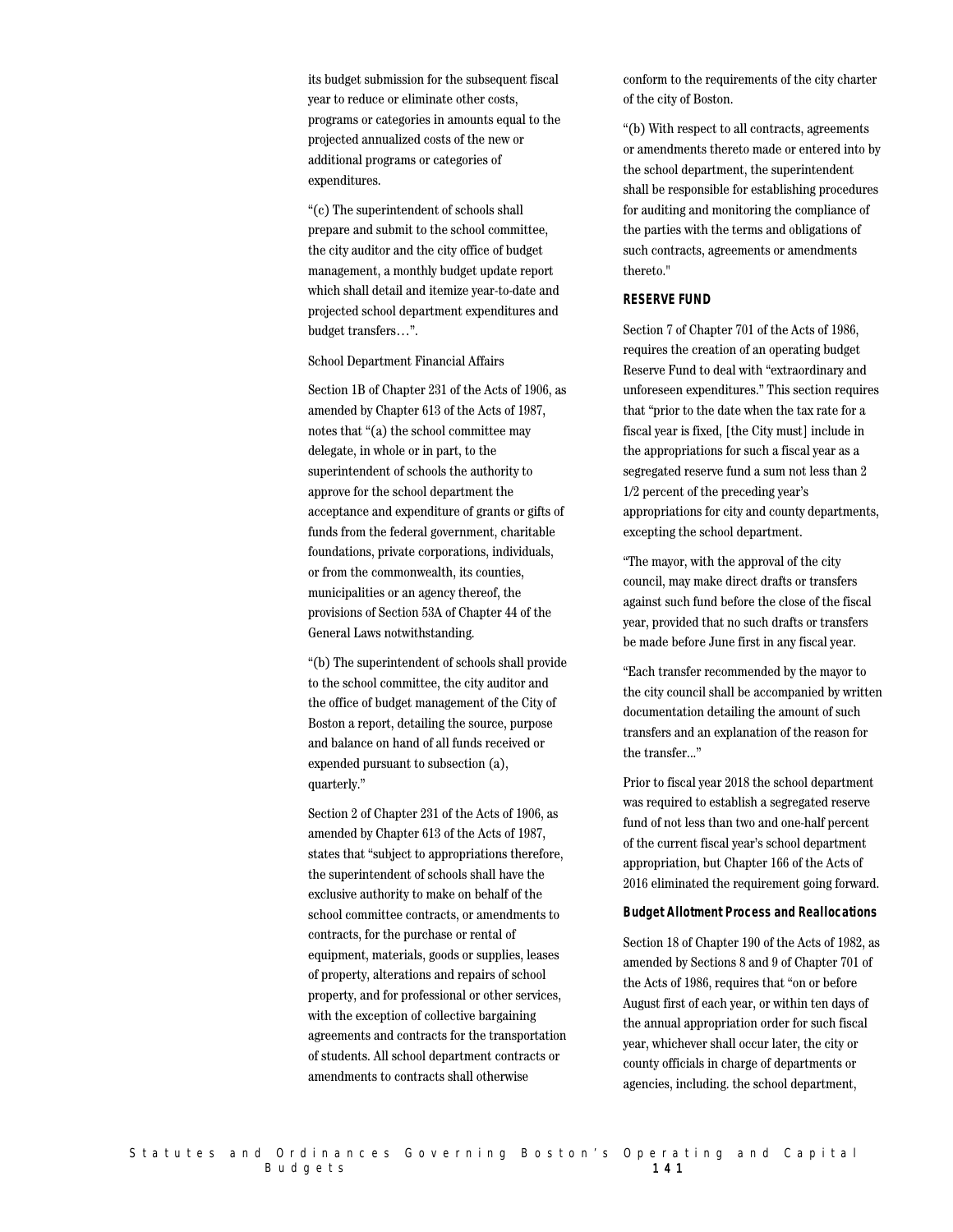appropriations of all personnel categories included in said budget, indicating the amounts to be expended by the department or agency for such purposes during each of the fiscal quarters of said fiscal year." The school department's allotment may not be greater than 20 percent for the first quarter and

shall submit to the city auditor, with a copy to the city clerk...an allotment schedule of the

30 percent in each of the remaining three quarters. Allotments for city and county agencies may not exceed 30 percent for first or second quarters or be less than 21 percent for the third and fourth quarters.

In addition, "whenever the city auditor determines that any department or agency, including the school department, will exhaust or has exhausted its quarterly allotment and any amounts unexpended in previous quarters, he shall give notice in writing to such effect to the department head, the mayor and the city clerk, who shall transmit the same to city council.

"The mayor, within seven days after receiving such notice, shall determine whether to waive or enforce such allotment. If the allotment is waived or not enforced the department or agency head shall reduce the subsequent quarter's allotments appropriately and the director of administrative services, within seven days, shall state in writing to the city council and the city clerk what reductions in each subsequent quarter's allotment will be taken or what reallocations or transfers will be made to support the spending level in each subsequent quarter's allotment. If the allotment for such quarter is enforced and not waived, thereafter the department shall terminate all personnel expenses for the remainder of such quarter.

No personal expenses earned or accrued, within any department, shall be charged to or paid from such department's or agency's allotment of a subsequent quarter without approval by the mayor, except for subsequently determined retroactive compensation adjustments.

"Approval of a payroll for payment of wages, or salaries or other personnel expenses which would result in an expenditure in excess of the allotment shall be a violation by the department or agency head.

"To insure that the overall city and county spending program remains in balance, the mayor may reallocate no more than three million dollars of non-personnel appropriations other than school appropriations during a fiscal year to other departmental purposes provided that in no department from which appropriations have been reallocated in accordance with this section shall any transfers be made from personal services to non-personal services, except with the approval of a twothirds vote of city council, if such transfer would require the layoff of departmental personnel, who have been permanently appointed to a position in the department.

"No reallocation may be made under this section after April fifteenth in any fiscal year.

"A list of each reallocation made by the mayor shall be transmitted to the city council and the city clerk by the city auditor by April thirtieth in any fiscal year. In each case, the report shall state the accounts from which the transferred funds were taken and the accounts to which the funds were reallocated, and the reasons therefore."

# **TRANSFER OF APPROPRIATIONS**

Section 23 of Chapter 190 of the Acts of 1982, as amended by Section 3 of Chapter 701 of the Acts of 1986, states that "after an appropriation of money has been made...no transfer of any part of the money thus appropriated, between such department or office and another department or office, shall be made, except in accordance with and after the written recommendation of the mayor to the city council, approved by a vote of two-thirds of all the members of the city council, provided that the city auditor, with the approval in each instance of the mayor, may make transfers, other than for personal services, from any item to any other item within the appropriations for a department, division of a department or county office.

"After the close of the fiscal year, the city auditor may, with the approval of the mayor in each instance, apply any income, taxes and funds not disposed of and make transfers from any appropriation to any other appropriation for the purpose only of closing the accounts of such fiscal year, provided further that the city auditor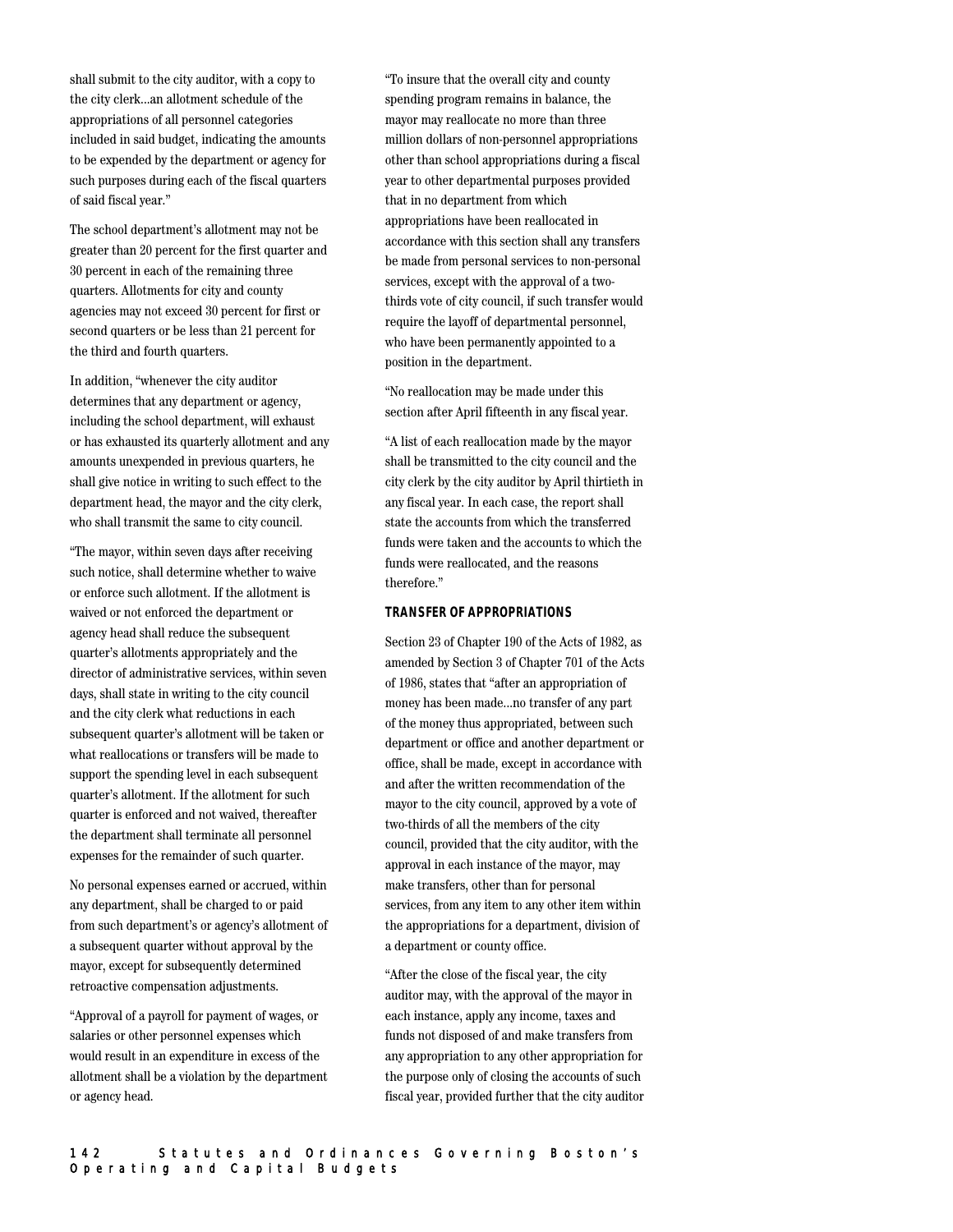within seventy days after the close of the fiscal year, shall transmit to city council and the city clerk a report listing what income, taxes, or funds were applied and what transfers were made and the reasons therefore."

## **PENALTY FOR OVERSPENDING BUDGET**

Section 17 of Chapter 190 of the Acts of 1982 (Tregor) states that "no official of the city or county except in the case of extreme emergency involving the health and safety of the people or their property, shall expend intentionally in any fiscal year any sum in excess of the appropriations duly made in accordance with law, nor involve the city in any contract for the future payment of money in excess of such appropriations...

"Any official who violates the provisions of this section shall be personally liable to the city for any amounts expended intentionally in excess of an appropriation to the extent the city does not recover such amounts from the person to whom paid..."

# **APPROPRIATION RESTRICTIONS**

Section 10 of Chapter 701 of the Acts of 1986, requires that "the mayor and city council shall appropriate for the hospitalization and insurance account an amount not less than the average of the past three years actual expenditures from those accounts. The city auditor shall certify, in writing to the board of assessors that adequate funds are provided in the operating budget for existing collective bargaining contracts..."

Restrictions on the Use of Proceeds from the Disposition Of Surplus Property - Section 24 of Chapter 190 of the Acts of 1982, as amended by Section 4 of Chapter 701 of the Acts of 1986, requires that "proceeds from the disposition of any surplus property shall be deposited in a separate fund which shall be known as the Surplus Property Disposition Fund, and shall be used only as follows: (1) the amount equivalent to the debt incurred, and interest paid or payable thereon, as a result of the acquisition or improvement from time to time of the property shall be used only for purposes for which the city is authorized to incur debt for a period of ten years or more and (2) all proceeds in excess

of such amount shall be credited to the capital fund of the city unless the city council by a majority vote determines with the approval of the mayor to credit such proceeds to the general fund of the city."

# **Duties of Supervisor of Budgets**

City of Boston Code Ordinance 5, section 5 states that "the supervisor of budgets shall, under the direction of the mayor and in consultation with the director of administrative services, prepare in segregated form the annual and all supplementary budgets and shall report to the mayor on all subsequent revisions of the items in any budget.

"The supervisor of budgets shall also prepare all transfer orders.

"The supervisor of budgets shall further prepare the form of estimate sheets to be used by each officer, board and department, and each division of a department for which the city appropriates money, and the form of monthly report of such officer, board and department, and each division thereof, showing expenditures to date of all appropriations by item.

"The supervisor of budgets shall, in addition, have the powers and perform the duties conferred or imposed on the budget commissioner by any statute other than Section 56 of Chapter 35 of the General Laws."

#### **Convention Center Legislation**

Chapter 152 of the Acts of 1997, the Convention Center Legislation, authorized the development and construction of a convention center in Boston.

Under this legislation and through the joint efforts of the Boston Redevelopment Authority (BRA) and Massachusetts Convention Center Authority (MCCA), the new Boston Convention and Exhibition Center (BCEC) has been developed and constructed on a 60-acre site in South Boston. The facility, which opened in June 2004, includes 516,000 square feet of contiguous exhibition space, has made Boston a major competitor for larger international and national convention and exhibition business.

The City's share of the BCEC development expense was \$181 million for site acquisition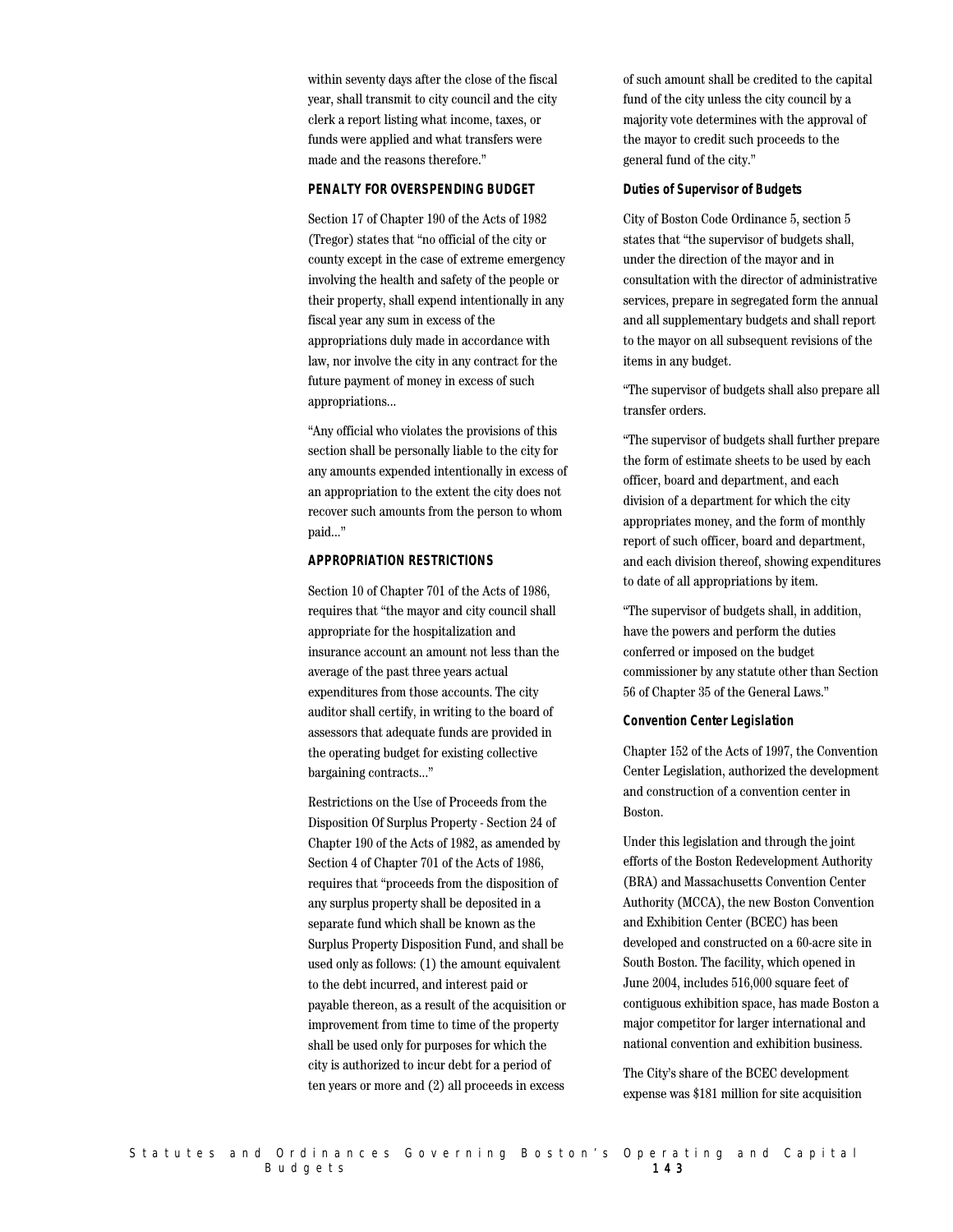and preparation. (The Commonwealth paid for all of construction, and for a small portion of site acquisition and preparation.) The city's BCEC expense was financed by means of dedicated revenue sources. On April 1, 2011, the city's BCEC related long-term debt was restructured. The remaining principal for the prior bonds was paid down by a combination of available cash in the convention center fund and new general obligation debt at a lower interest rate. The impact on annual debt service is significant: an annual savings of approximately \$5 million per year through FY27.

# **Contracting Procedures**

Chapter 196 of the Acts of 2011, as amended, brought the City's bid requirements in line with Chapter 30B of the General Laws. It requires that documents are in writing and have approval of the mayor. Following passage of Chapter 218 of the Acts of 2016, An Act Modernizing Finance and Government, current procurement thresholds for goods and services were increased. The City has elected to implement the increase to its current Chapter 30B threshold requirement for competitive sealed bidding and competitive sealed proposals from \$35 thousand to \$50 thousand in FY17.

#### **Pension Funding COLAs**

To aid municipalities dealing with property tax reduction due to Proposition 2 ½, the state began assuming the cost for local pension COLAs as of 1981. During the FY97 budget process, the state clearly stated it would not fund local pension COLAs in subsequent years. Local systems, including the Boston Retirement System, have had retiree COLAs funded at the municipal level since FY99. The state, however, remains obligated to pay for local pension COLAs awarded between FY81 and FY97. The COLA is set each year at the CPI or an amount up to, but not greater than 3% on the first \$14,000 of a retiree's annual payment.

## **Boston Public Health Act of 1995**

The Boston Public Health Act of 1995 (Chapter 147) established a new, comprehensive health care system to meet the challenges of a rapidly changing health care environment. Chapter 147 abolished the Department of Health & Hospitals and established the Boston Public Health Commission (BPHC) in its place. With City Council approval, the legislation allowed the City to merge or consolidate the operations and assets of the hospitals with the Boston University Medical Center Hospital.

The law requires the City to set the budget equal to the amount, if any, by which the projected expenditures exceed revenues, the net cost of public health services. If there is a net cost of public health services, the budget is subject to mayoral review and approval. The mayor may approve or reject and return the budget to the BPHC. If the budget is accepted, the mayor shall include the net cost of public services in the City's annual budget and may submit supplementary appropriations as needed. The BPHC must adopt its budget no later than the second Wednesday in June.

# **An Act Related to the Funding of Boston Teacher's Pensions**

Chapter 112 of the Acts of 2010 provides for a change to the funding mechanism for Boston Teacher's Pensions. Sections 7 through 18, 48 and 50 adjust sections of Chapter 32 with regard to the City of Boston's role in the funding and reimbursement by the Commonwealth of Teacher's Pension liability. Those sections of Chapter 112 remove the City as a "middleman" and establish a relationship directly between the Commonwealth and the Boston Retirement System(BRS) Board for the financing of Boston teacher pensions. Consequently, the City will no longer show a revenue reimbursement for this item, and its annual pension funding cost will be significantly downsized. Meanwhile, Boston teacher's pension assets are to be managed by the state. However, the administration of Boston teachers' contributions and pension payments, as well as their membership, will remain with the BRS.

#### **An Act Transferring the Sheriffs of 2009**

Although Suffolk County remains as a legal entity in state law the passage of Chapter 61 of the Acts of 2009, "An Act Transferring Sheriffs to the Commonwealth", as amended by Chapter 102 of the Acts of 2009, "An Act Relative to Sheriffs", and again amended by section 39 of Chapter 166 of the Acts of 2009, "An Act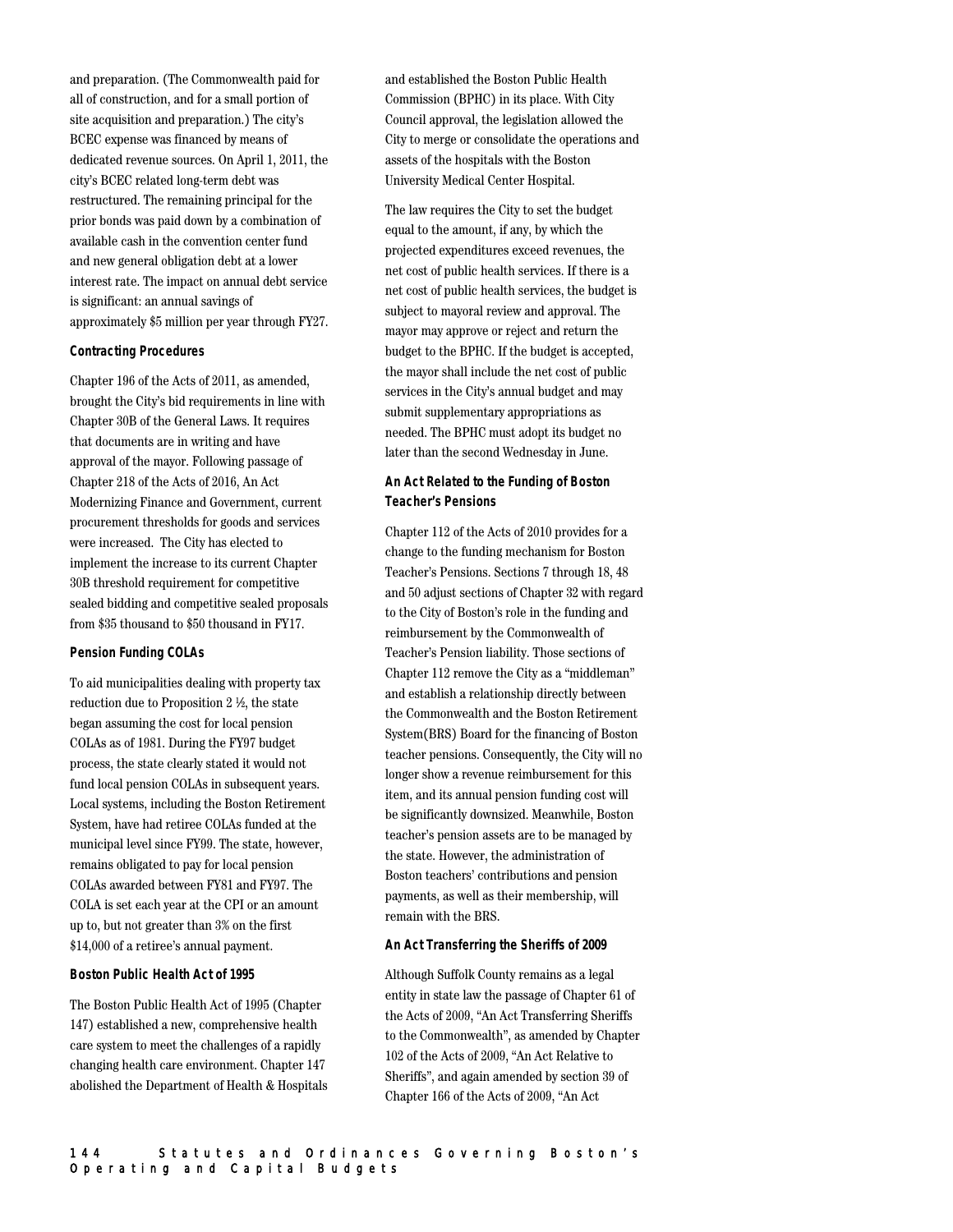Establishing Fiscal Stability Measures for Fiscal Year 2010", completes the transfer of the offices and functions of Suffolk County to the Commonwealth.

Chapter 61 transfers the offices, responsibilities and duties of Barnstable, Bristol, Dukes, Nantucket, Norfolk, Plymouth and Suffolk County sheriffs to the Commonwealth. These were the remaining sheriffs not yet transferred previously to the Commonwealth. The Act includes provisions for transfer of county employees, properties, disposition of current lawsuits and reallocation of the Deeds Excise Tax. It provides that retired employees shall remain members of the county retirement system and in the case of Suffolk County the Boston Retirement System, and the City of Boston shall be assessed by the State for the remainder of the amortization of the unfunded portion of this liability. In accordance with the BRS January 1, 2010 valuation, that annual amount shall be \$3.875M for the years through FY 2025. Active employees have been transferred to the state retirement system along with their annuity saving funds. Their pension liability is now a liability of the state retirement system.

#### **Local Option Meals Tax of 2009**

In August 2009, effective October 1, 2009, the City adopted a local option offered under sections 60 and 156 of Chapter 27 of the Acts of 2009 to accept the provisions of Massachusetts General Laws Chapter 64L section 2(a) which allows municipalities to increase the excise tax on meals sold locally by .75% in addition to the state excise tax of 6.25% on the same purchase. The revenue generated by the .75% local tax and collected by the state Department of Revenue is returned to the municipality of sale origin.

# **An Act Relative to Municipal Health Insurance**

Governor Patrick signed Chapter 69, An Act Relative to Municipal Health Insurance, on July 12, 2011. The Act allows cities and towns to either make health insurance plan design changes or transfer into the State's Group Insurance Commission (GIC). The Act lays out between a municipality and public employee committee strict notice, negotiations, and plan

saving requirements. Chapter 69 allows cities and towns to include changes to copayments, deductibles, tiered provider network copayments, and other cost-sharing features up to the dollar amounts of those same or similar features in the most enrolled GIC plan for their proposed plan design changes. It also allows cities and towns to transfer to the GIC if savings for the first year is 5% or more than those achievable under planned design. The Act is clear it is not a vehicle for contribution ratio changes. The Act also requires that all eligible retirees be enrolled in a Medicare health plan.

#### **Classification of City Debt**

Pursuant to the Bond Procedure Act of 1983, all indebtedness of the City, other than certain special obligation bonds, constitutes general obligation indebtedness of the City for which its full faith and credit are pledged and for the payment of which all taxable property in the City is subject to ad valorem taxation without limit as to rate or amount. Pursuant to the 1982 Funding Loan Act and the Bond Procedure Act of 1983, general obligation bonds of the City may also be secured by a pledge of specific City revenues pursuant to covenants or other arrangements established under a trust or other security agreement.

Special obligation bonds of the City may be issued and be payable from and secured solely by a pledge of specific revenues derived from a revenue-producing facility of the City. Indebtedness of the City may also be classified by the nature of the City's obligation for the payment of debt service, depending on whether such debt is a direct obligation of the City or is an obligation of another governmental entity for the payment that the City is indirectly obligated.

#### **Direct Debt**

Direct debt of the City consists principally of the City's outstanding general obligation bonds for which the City's full faith and credit are pledged and for the payment of which all taxable property in the City is subject to ad valorem taxation without limit as to rate or amount.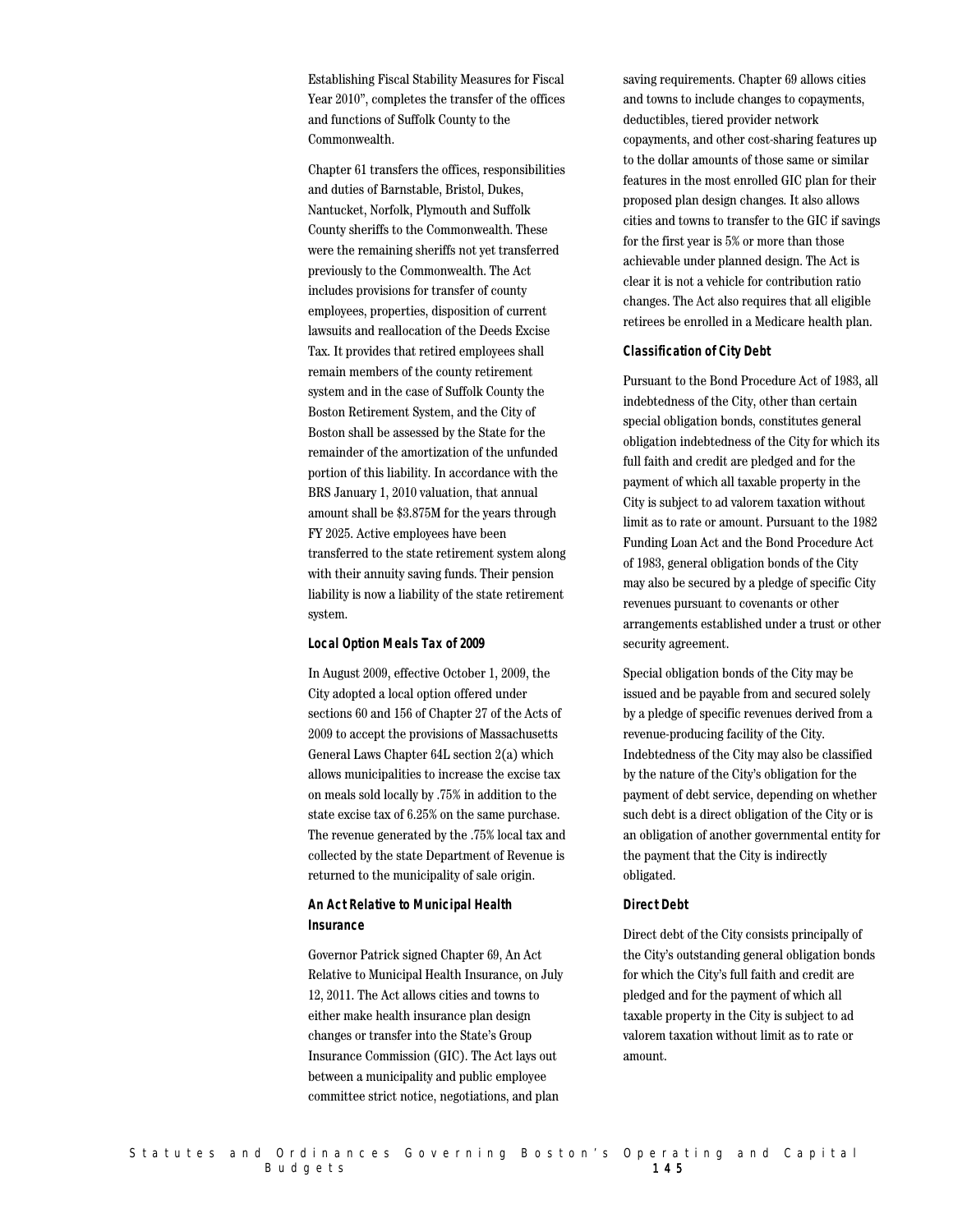The City's direct indebtedness does not include special obligation debt which may be secured solely by a pledge of specific revenues derived from a revenue-producing facility of the City or for which the payment of which the City's obligation is subject to annual appropriation. As of the current date, the City has no Special Obligation debt.

#### **Secured Indebtedness**

In addition to authorizing the City to secure its indebtedness with letters of credit, the Funding Loan Act of 1982, and the Bond Procedure Act of 1983, empower the City to secure any of its indebtedness issued under any general or special law by a pledge of all or any part of any revenues that the City received from or on account of the exercise of its powers. Examples include taxes (such as real property taxes), fees payable to or for the account of the City, and receipts, distributions, and reimbursements held or to be received by the City from the Commonwealth that are not restricted by law for specific purposes. Currently, the City does not have any outstanding bonds secured by such a pledge. The City, however, reserves the right in the future to issue bonds, notes or other obligations secured by various revenues of the City or by letters of credit.

#### **Bond Procedure Act of 1983**

In 1983, the City Council passed and the Mayor signed a home rule petition to the state legislature that enacted Chapter 643 of the Acts of 1983 of the Commonwealth. This act, formally entitled the City of Boston Bond and Minibond Procedure Act of 1983, is referred to as the Bond Procedure Act of 1983. In 1984, the legislation modified various procedural restrictions related to the City's issuance of indebtedness. Such modifications provide, among other things, more flexible schedules for repaying debt principal, the issuance of variable rate bonds, term bonds and bonds redeemable at the option of the bondholder, and authorization for the sale of bonds at a discount. The legislation also provides the City with the authority to issue bonds in an amount up to \$5 million in any one fiscal year and notes in an amount outstanding at one time of up to five percent of the prior year's property tax levy.

Each bond and note is issued in a denomination less than \$5,000 (known as minibonds and mininotes). In addition, the legislation authorizes the issuance of refunding bonds and grant anticipation notes, as well as restating the investment powers of the City and the extent to which city bonds are legal investments for certain entities.

The Bond Procedure Act of 1983 also reaffirms provisions of state law, indirectly affected by Proposition 2 ½. This law requires that the City's annual tax levy must include the debt and interest charges that are not otherwise provided for as well as all general obligation indebtedness of the City regardless of the date of issue.

In addition to modifications to the procedures related to the City's general obligation indebtedness, the legislation authorizes the City to finance revenue-producing facilities with special obligation bonds payable from and secured solely by a pledge of facility revenues. Under this act, the City may also issue general obligation bonds secured by the pledge of specific city revenues and finance projects that otherwise could be financed by bonds, lease, lease-purchase or sale-leaseback agreements. The Bond Procedure Act of 1983 was amended in August 1991 to provide, among other things, for increased flexibility in establishing debt principal amortization schedules.

#### **Authorization of Direct Debt; Debt Limits**

All direct debt of the City requires the authorization of the city council and approval of the mayor. If the mayor should veto a loan order passed by the city council, the charter of the City provides that the loan order is void and may not be passed over the mayor's veto. Authorization of bonds under a loan order of the city council includes, unless otherwise provided in the loan order, the authorization to issue temporary notes in anticipation of such bonds. Under the Bond Procedure Act of 1983, temporary notes in anticipation of bonds, including any renewals thereof, must mature within two years of their issue dates.

The laws of the Commonwealth provide for a statutory debt limit for the City consisting of a debt limit and a double debt limit. The debt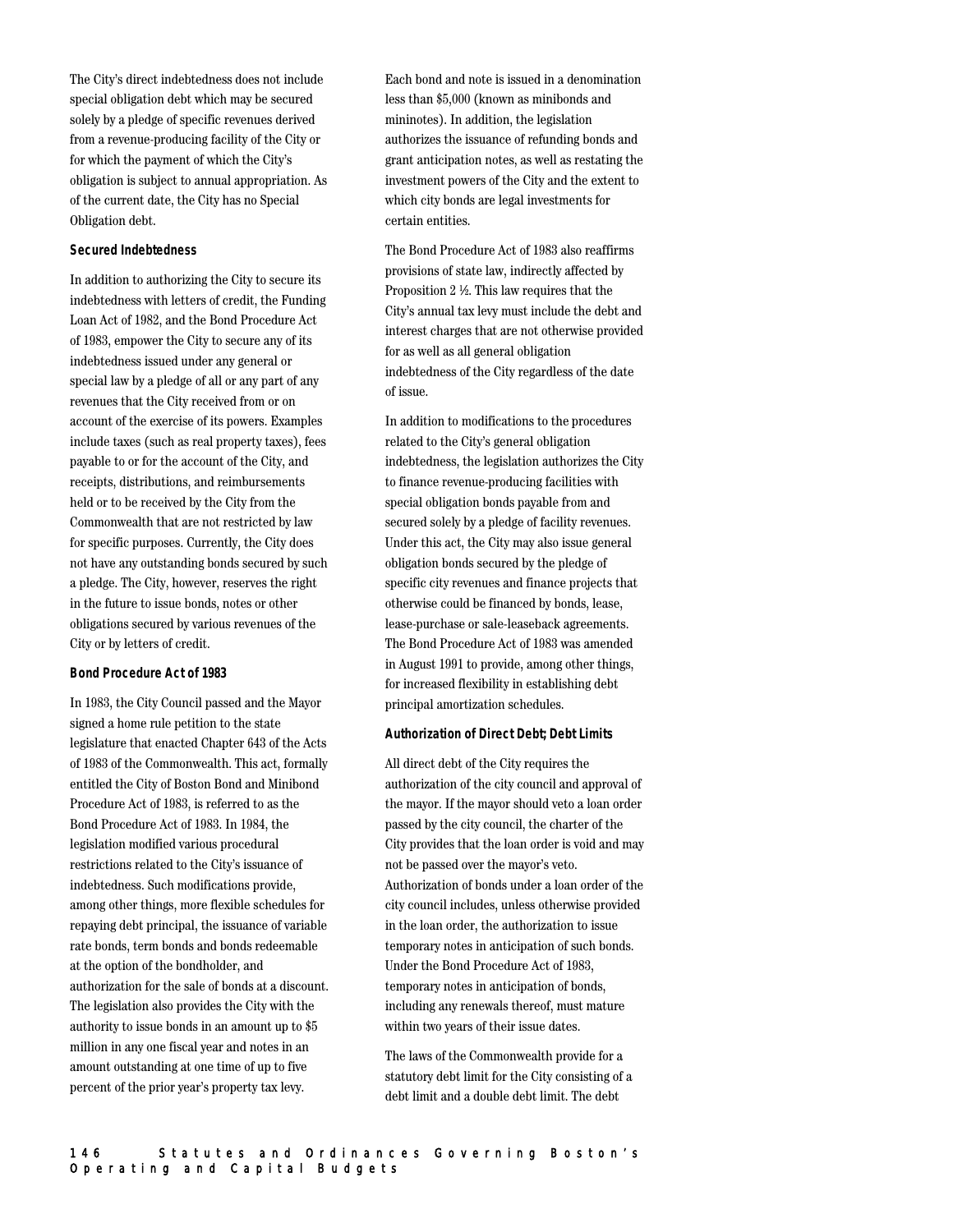limit is 5.0 percent of the assessed valuation of taxable property in the City as last equalized by the state Department of Revenue and the double debt limit is 10.0 percent. The most recent Equalized Valuation ("EQV") of taxable property in the City approved on January 23, 2017 for use until January 2019 or until a new EQV is established by the state legislature, stands at \$143.58 billion. Based on the current EQV, the City's debt limit is \$7.18 billion and its double debt limit equals \$14.36 billion. The City may authorize debt up to its debt limit without state approval. The City may authorize debt over the debt limit up to the double debt limit with the approval of a state board composed of the State Treasurer and Receiver General, the State Auditor, the Attorney General and the Director of Accounts, or their designees. As of March 1, 2017, the City has outstanding debt of \$1.09 billion million subject to the debt limit, and authorized but unissued debt subject to the debt limit of \$894.7 million. Based on the City's current debt limit of \$7.18 billion, the City has the capacity to authorize an additional \$5.2 billion of debt as of March 1, 2017.

There are many categories of general obligation debt exempt from the general debt limit (although authorization of such debt is subject to various specific debt limits, specific dollar limitations or state approval). Among others, these exempt categories include temporary loans in anticipation of current and in anticipation of reimbursements or other governmental aid, emergency loans, loans exempted by special laws, certain school bonds, and bonds for housing and urban and industrial development. The latter bonds are subject to special debt limits ranging from 5.0% to 10.0% of equalized valuation depending on purpose. On March 1, 2017 the City has \$139.0 million in outstanding debt exempt from the general debt limit and \$121.5 million in authorized but unissued debt exempt from the general debt limit.

#### **Related Authorities and Agencies**

In addition to direct and indirect indebtedness of the City, the City and certain agencies and commissions related to the City are authorized by law to issue obligations that are solely a debt of the agency or commission issuing the

obligations or are payable solely from revenues derived from projects financed by such debt. Except as described below, such obligations are not a debt of the City.

The Boston Public Health Commission is an independent corporate and political subdivision of the Commonwealth created in June 1996 as the successor to the City's Department of Health and Hospitals (DHH). Effective July 1, 1996, all powers and functions of DHH and THH (Trustees of Health & Hospitals) were transferred to the commission. In addition, the commission assumed all assets and liabilities of the City allocated to DHH. At its inception, the Commission also assumed responsibility for paying the City an amount equal to current debt service on all outstanding general obligation bonds of the City issued for public health and hospital purposes. All obligations have been paid. The commission has also assumed responsibility for paying the debt service on the City's Special Obligation Refunding Bonds dated August 1, 2002 for Boston City Hospital (BCH), which were issued to refund bonds that first financed the project in 1993. On May 4, 2012, the City issued General Obligation Refunding Bonds to current-refund all of the outstanding BCH Special Obligation Bonds.

The Boston Water and Sewer Commission (BWSC) is an independent political and corporate subdivision of the Commonwealth created 1977. At its inception, BWSC assumed responsibility for the operation of the City's water and sewer systems and for paying to the City an amount equal to current debt service on all outstanding bonds the City issued for water and sewer purposes. All debt service for such bonds has been paid. The City is not obligated on bonds issued by the Commission.

The Economic Development and Industrial Corporation of Boston (EDIC) is a political and corporate entity of the Commonwealth consisting of five members who are also appointed as members of the Boston Redevelopment Authority d/b/a as the Boston Planning and Development Agency (BPDA). EDIC has a variety of powers to assist industrial development projects in the City. EDIC is not authorized to issue debentures in excess of \$5 million secured solely by the credit and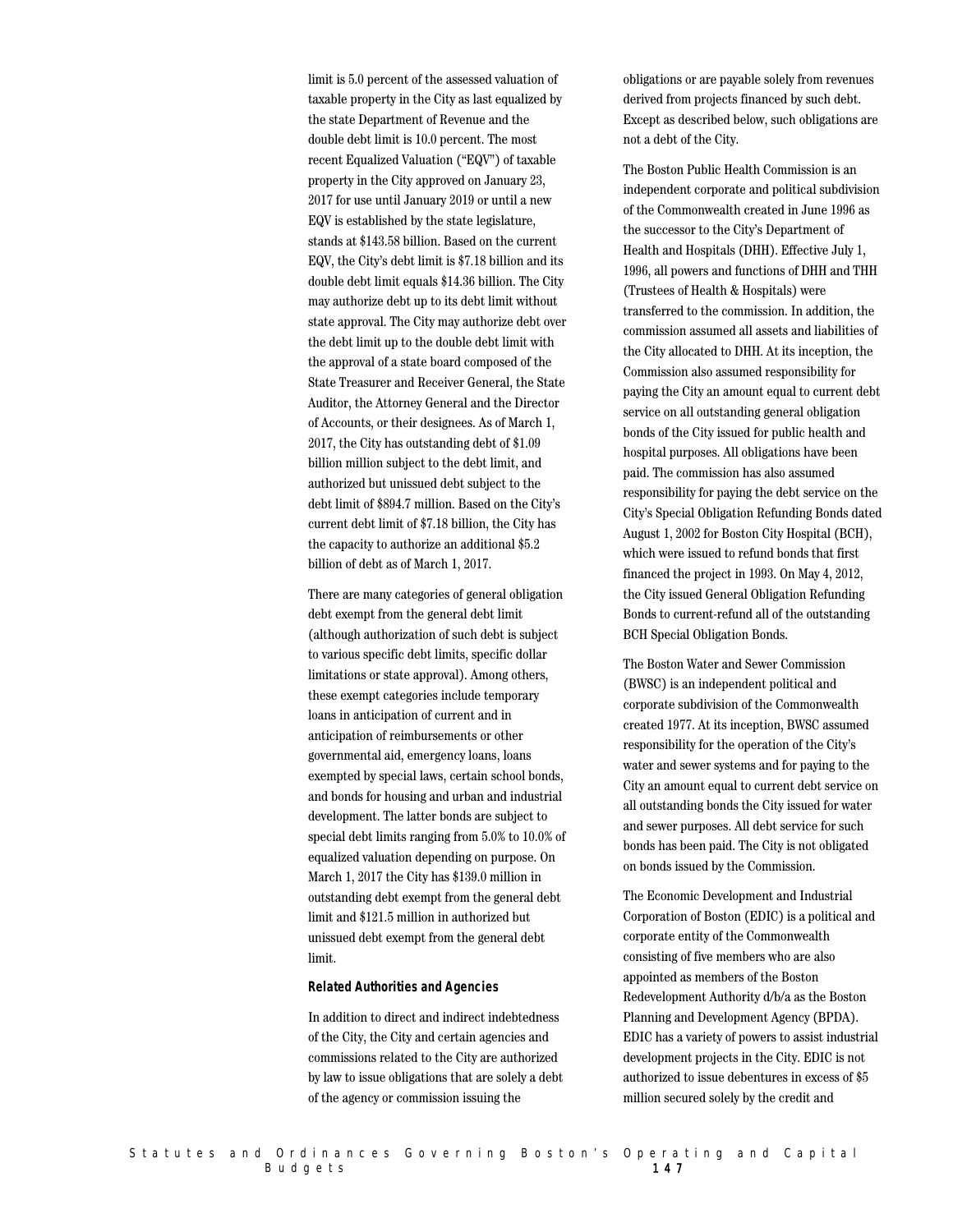properties of EDIC and revenue bonds secured by revenues from the lease or sale of its projects. The City is also authorized to appropriate or borrow monies for EDIC development projects within certain urban renewal debt limitations.

The BPDA is a public political and corporate body that combines the City's redevelopment and planning board authority with certain powers of the state Department of Community Affairs. The BPDA board consists of four members appointed by the Mayor, subject to confirmation by the City Council, and one member appointed by the Governor. The BPDA is an urban planning and economic development agency and is part of the Mayor's Economic Development cabinet. Although the BPDA is authorized to issue revenue bonds and notes that are not city debts, the BPDA traditionally finances its projects through a combination of federal and state grants, proceeds of general obligation bonds issued by the City, and revenues from the lease or sale of land.

# **Major Debt Statutes and Borrowing Authority**

Chapter 218 of the Acts of 2016, An Act Modernizing Finance and Government, was approved on August 9, 2016, building upon previous acts that increased flexibility for municipalities. The Act eliminates and updates obsolete laws, promotes local independence where possible, and provides municipalities greater flexibility to do their day-to-day jobs.

Since the enactment of of the Municipal Modernization Act, Boston has moved forward on several reforms. The City established a default speed limit of 25 miles per hour, filed an ordinance that will authorize its revolving funds, increased the residential property tax exemption to 35%, the maximum rate established under the Act (in concert with the provisions of Chapter 326 of the Acts of 2016), and increased the current goods and services procurement thresholds under Chapter 30B. Beginning in 2017, the City will implement a single overlay reserve. In addition, the Act streamlined and consolidated the clauses in Chapter 44 Section 7 and Section 8 that detail

the purposes for which municipalities may borrow.

Chapter 188 of the Acts of 2010, the Municipal Relief Act, passed by the State on July 27, 2010, made several positive changes to the purposes for which cities, towns and districts may borrow as well as to the terms, debt service schedules, and special approvals related to such borrowings. The addition of several new purposes for which the City may borrow as well as extensions to certain useful life determinations gives the City added borrowing flexibility.

Chapter 44, Sections 7 and 8 of the Massachusetts General Laws permits cities and towns in the Commonwealth to incur debt within and outside the statutory limits of indebtedness described previously for various municipal purposes and identifies the maximum maturity period for each purpose. The purposes include, but are not limited to, the acquisition of interests in land or the acquisition of assets, or for the construction, reconstruction, rehabilitation, improvement, or extraordinary repair of public buildings, facilities, assets, works or infrastructure, construction and/or reconstruction of water and sewer mains, improvements to parks and playgrounds, reconstruction and resurfacing of roads, and equipment acquisitions.

On July 31, 2003, the Municipal Relief Act, Chapter 46 of the Acts of 2003 passed. It amended section 7 of Chapter 44 of the General Laws so that the City would no longer be required to go to the state Emergency Finance Board for approval of debt incurred for remodeling, reconstruction, or extraordinary repairs to public buildings.

The Capital Improvements Act of 1966, as amended, permits the City of Boston to issue debt outside the debt limit for various municipal purposes, including new construction and renovation of existing facilities. The legislation provides a specific limit on the total amount of debt that may be issued under the statute.

Chapter 208 of the Acts of 2004 established the Massachusetts School Building Authority. The program is designed to assist cities and towns in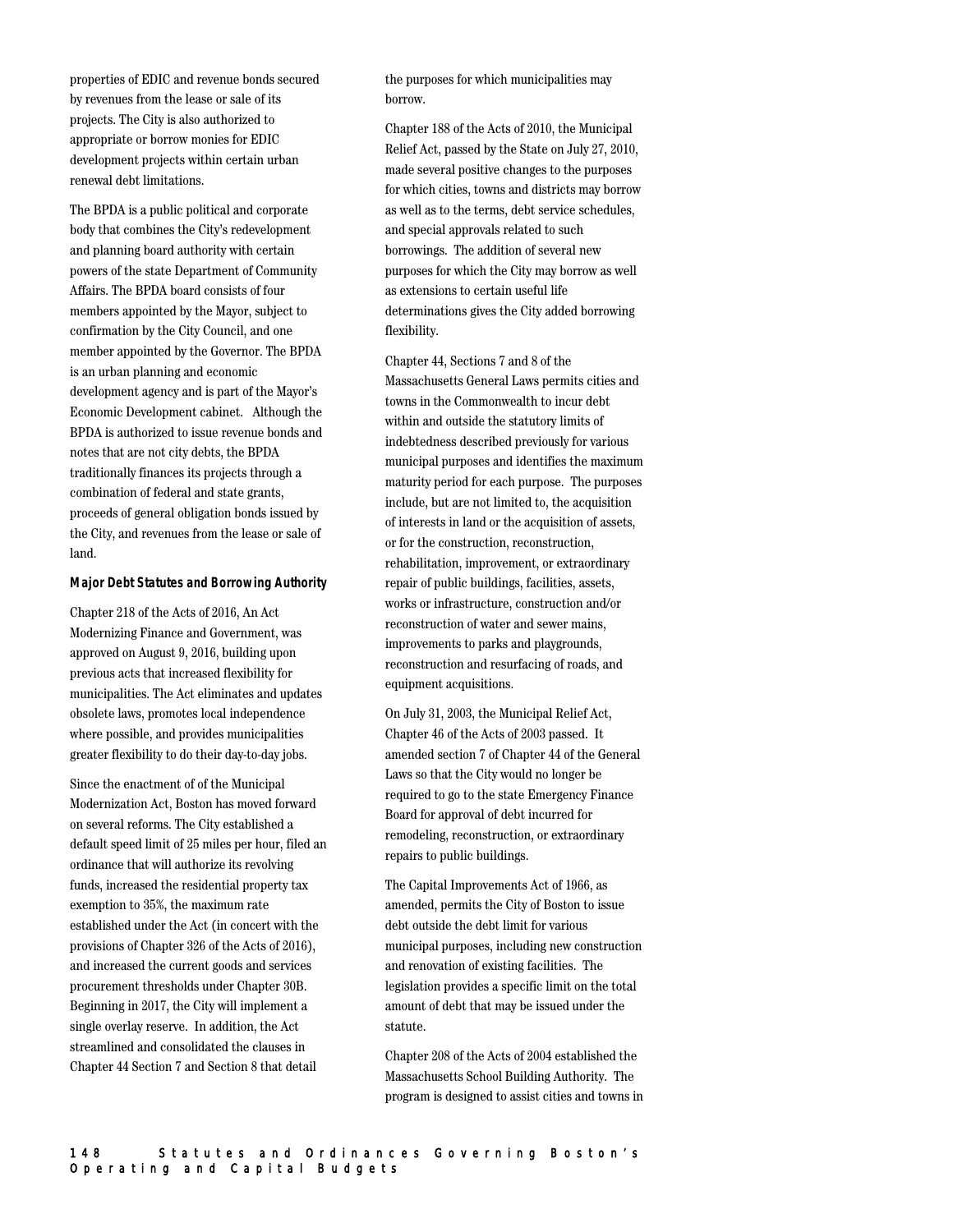building new schools or in renovating existing ones; however, the state's reimbursement methodology has been modified. Projects for which cities and towns are currently receiving reimbursement for projects approved in the former school building assistance program managed by the Department of Elementary and Secondary Education will continue to receive annual payments. Chapter 208 also provides for a pay-as-you go system paying cities and towns for school projects in installment grants during construction so as to save on interest costs.